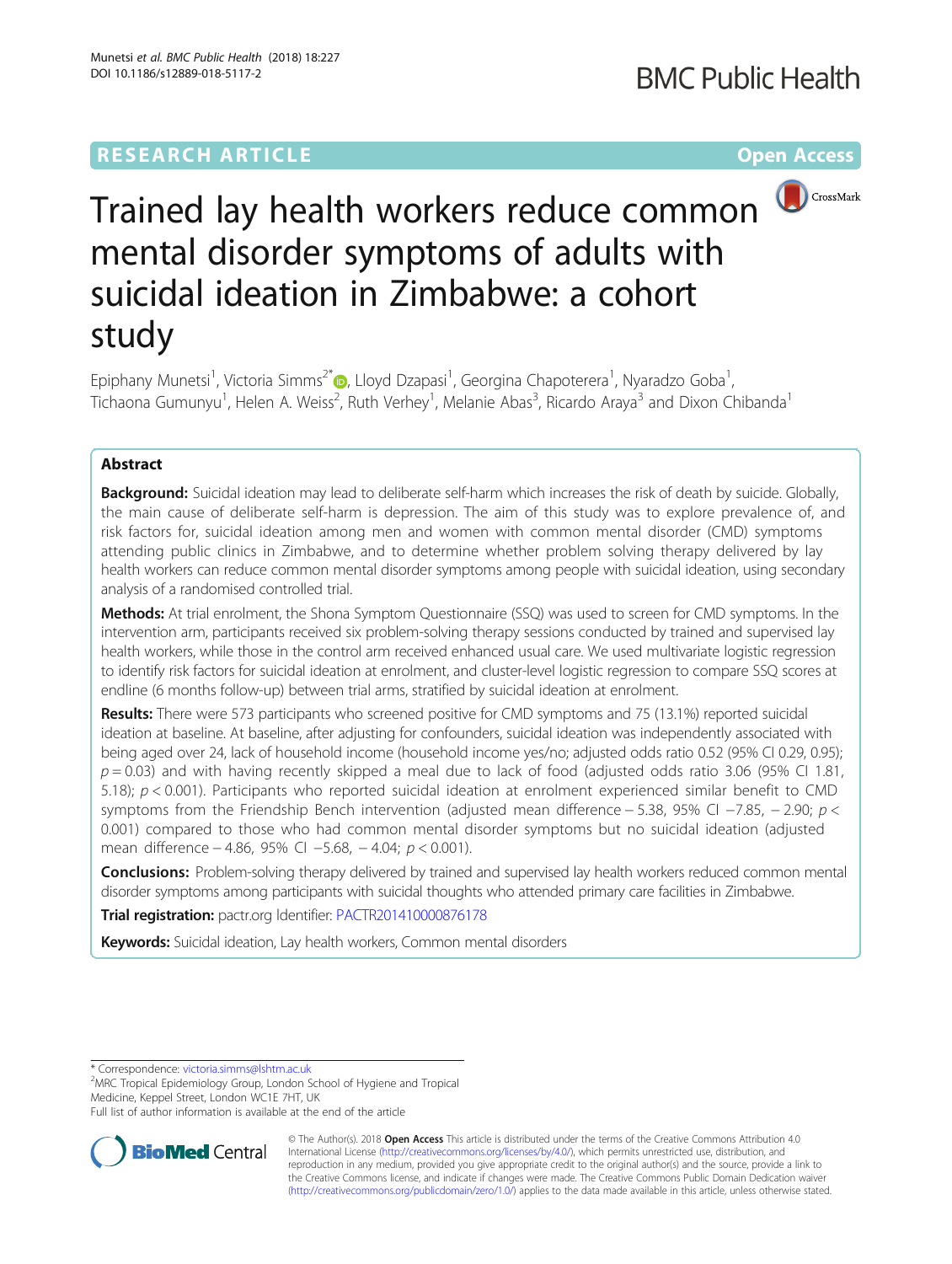## Background

Suicide is a severe public health problem  $[1]$  $[1]$ , which is common in both males and females, especially males [\[2](#page-5-0)]. However nine independent epidemiological surveys, a cohort study in Vietnam and a national survey in the UK found that suicidal thoughts were more common in women and 16 to 24 year olds [[3](#page-5-0)–[5\]](#page-5-0). A wide range of mental disorders increase the risk of suicidal ideation [[6\]](#page-5-0), also known as suicidal thoughts. Globally, depression contributes significantly to suicidal ideation [\[7\]](#page-5-0), which increases the risk of death by suicide [[8\]](#page-5-0). The estimated number of suicidal deaths related to mental disorders has increased from 138,000 in 1990 to 232,000 in 2010 [[9\]](#page-5-0).

Suicide data from the southern African region are limited as data on deliberate self-harm are often not recorded [[10](#page-5-0)]. In a cross-sectional survey of 842 women attending 6-week postpartum clinics in Harare, Zimbabwe, 21.6% reported suicidal ideation postpartum [[11](#page-5-0)]. Being unmarried, widowed, divorced or separated increased the risk of suicide [\[4,](#page-5-0) [12\]](#page-5-0). A cohort study in New Zealand discovered that being unemployed was associated with a higher risk of suicidality [[13](#page-5-0)].

HIV status can contribute to risk of suicidal behaviour, as shown by a systematic review  $[14]$  $[14]$ . People living with HIV have a higher prevalence of suicidal ideation than those who are HIV negative [[15](#page-5-0)], however suicidal thoughts have decreased considerably as a result of the introduction of HAART [[16\]](#page-5-0). Both of these studies were conducted in high-income settings (the USA and Switzerland).

Mental, neurological and substance use disorders contribute significantly to the global burden of disease [[17\]](#page-5-0). In low and middle income countries many people suffer from these conditions [[18](#page-5-0)] but over 75% do not get treatment due to lack of economic resources and mental health services [\[19\]](#page-5-0) and professionals [\[20\]](#page-5-0). Treatment coverage ranges from 10 to 90% in these settings [[21](#page-5-0)].

The patient-to-psychiatrist ratio on average in low income countries is 1:1.7 million [[22\]](#page-5-0). To address this treatment gap, interventions have been developed that tackle common mental disorders (CMDs) through task sharing to lay health workers (LHWs) [[23\]](#page-5-0). Task sharing is the delegation of responsibilities to lower level cadres who are supported and supervised by more senior professionals [[24\]](#page-5-0).

A lay health worker may be any health worker offering services related to health care delivery who has no formal professional training but has received some basic training [\[25\]](#page-5-0). LHWs are trained to provide selected health services allowing more highly trained workers to handle more complex tasks for which specialist training is required [[26\]](#page-5-0). Additionally, LHWs have in-depth knowledge of a community and culture, which may

make them better equipped to handle certain health challenges [[27\]](#page-5-0).

Interest in LHW programmes has increased [[25](#page-5-0)], as they can assist in HIV service delivery [[28](#page-5-0)]. Evidence suggests that non specialist workers are capable of providing coun-selling and case management at community level [\[29\]](#page-5-0). A systematic review from a number of health care facilities show that positive health results for patients with HIV can be attained by task sharing that involves LHWs [\[30\]](#page-5-0).

Mental health care can be delivered effectively through the use of trained and supervised LHWs [\[31,](#page-5-0) [32](#page-5-0)]. A Cochrane review found that the use of LHWs to deliver mental health interventions may result in positive treatment outcomes for patients with common mental disorders (CMDs) [\[33\]](#page-5-0). A study in India concluded that trained LHWs within a collaborative care model can reduce prevalence of CMDs among those attending public primary care facilities [\[34\]](#page-5-0).

In a recently-completed cluster-randomised controlled trial, a LHW intervention at primary care level in Zimbabwe, the Friendship Bench LHW programme, was effective in reducing CMD symptoms, disability, and improving quality of life [[35,](#page-5-0) [36](#page-6-0)]. The prevalence of suicidal ideation after 6 months was 2.3% in the intervention group versus 12.3% in the control group, from a baseline of 11–13% [[36](#page-6-0)]. While the Friendship Bench was effective in reducing suicidal ideation, it is not known whether participants with suicidal ideation (which may be more difficult for LHWs to manage) benefitted as much from the intervention as other participants.

The objectives of this study were (1) to explore prevalence of, and risk factors, for suicidal ideation among men and women with CMD symptoms attending public clinics in Zimbabwe at enrolment to the Friendship Bench trial, and (2) to determine whether problem-solving therapy by LHWs can reduce symptoms of common mental disorders among people with suicidal ideation.

## Methods

#### Study design

We previously conducted a cluster-randomized controlled trial of the Friendship Bench LHW counselling intervention. The trial took place in 24 Harare city health primary care clinics, 12 randomly allocated to the intervention and 12 control clinics delivering enhanced standard care. Primary care clinics in Harare offer family health services, opportunistic infection treatment, and treatment of other physical non-complicated medical cases.

Participants in the intervention arm received up to six sessions of one-to-one counselling from a LHW and linkages to an optional peer support group with an income generation component. The intervention has previously been described in detail [\[36\]](#page-6-0). The counselling involved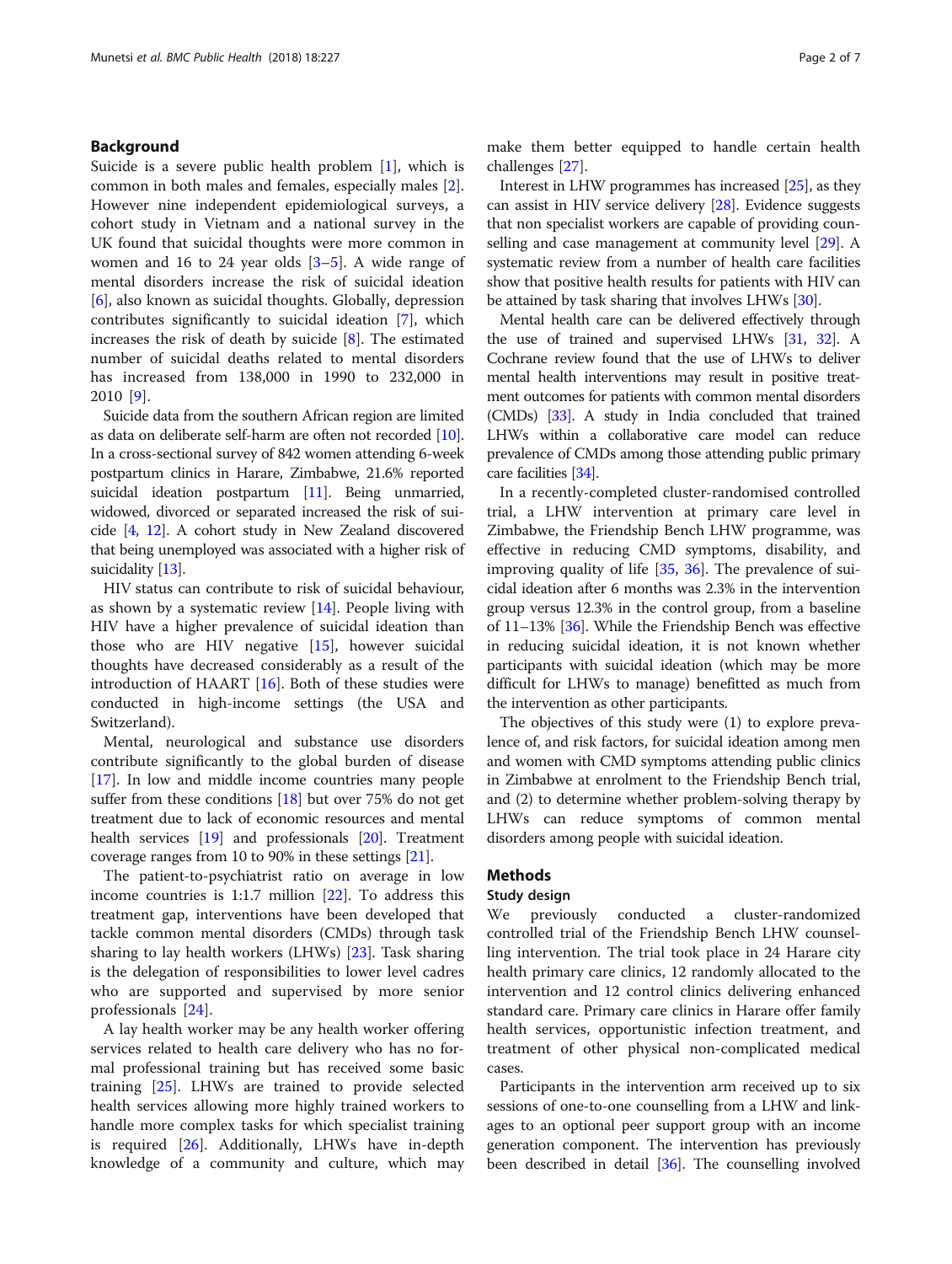problem-solving therapy, teaching participants a structured approach to identifying problems and workable solutions. The six sessions were usually completed within 3 weeks after enrolment. Participants at the enhanced standard care clinics received the usual care plus support and information on common mental disorders, including assessment for antidepressant medication or referral to a psychiatric facility as needed.

## Study sample

For 2 weeks per clinic, people attending the clinic for any reason were randomly selected based on their number in the queue. Those who were aged 18 years and above, residing within the clinic's geographic area, in possession of a valid national identification card for age verification and willing to give consent were screened using the Shona Symptom Questionnaire (SSQ14). The SSQ measures symptoms of common mental disorders, and was developed in Zimbabwe and revalidated for the study population, with 84% sensitivity and 73% specificity against a diagnosis of depression and/or anxiety [\[37\]](#page-6-0). Participants who scored above 9/14 on the SSQ14 and answered yes to a question about suicide thoughts in the past week which was one of the 14 items were designated suicidal and also had CMD symptoms [\[36\]](#page-6-0).

Patients were excluded from the study if they were considered too ill; pregnant and in their third trimester or 3 months post-partum; did not have a traceable address or a working phone; did not understand English or Shona; had suicidal intent; were in psychiatric care; presented with psychosis, intoxication or dementia; or were not willing to have home visits by study staff members. Individuals with suicidal ideation but not subsequently assessed as having suicidal intent were eligible to participate.

The SSQ score and other outcomes for each participant were collected at baseline and at 6 months after the day of recruitment.

#### Data analysis

Data were exported to Stata 14.1 for analysis. The association between suicidality at baseline and other baseline factors was estimated using logistic regression, adjusting for clinic as a random effect. All variables associated with the outcome at a significance level of  $p < 0.2$  were carried forward into multivariate analysis, plus age and gender as a priori independent variables. Variables were assessed for collinearity by comparison with the univariate results and removed as necessary. Mean and 95% confidence intervals of SSQ score were calculated at baseline and follow-up by baseline suicidality and arm, adjusting for clustering. Analysis of the effect of the intervention was based on cluster-level summary measures because of the small number of clinics per arm. The difference in mean SSQ scores between arms at 6 months was estimated using linear regression adjusted for HIV status, sex, baseline score, age and education, as predetermined in the trial analytical plan. In this paper, as an exploratory analysis, we examined the intervention effect stratified by suicidal ideation at baseline.

## Results

A total of 573 participants screened positive for CMD symptoms and took part in the trial, 286 in the intervention arm and 287 in the control arm, the majority of whom (86%) were female (Table 1). The most commonly reported

Table 1 Characteristics of participants by suicidal ideation

|                                                  |                                | No<br>suicidal ideation |       | Suicidal<br>ideation |       |
|--------------------------------------------------|--------------------------------|-------------------------|-------|----------------------|-------|
|                                                  |                                | N                       | $\%$  | N                    | $\%$  |
|                                                  | Total                          | 498                     | 100.0 | 75                   | 100.0 |
| Gender                                           | Male                           | 71                      | 91    | 7                    | 9     |
|                                                  | Female                         | 427                     | 86.3  | 68                   | 13.7  |
| Age                                              | $18 - 24$                      | 100                     | 93.5  | 7                    | 6.5   |
|                                                  | $25 - 34$                      | 182                     | 83.1  | 37                   | 16.9  |
|                                                  | $35 - 44$                      | 132                     | 86.8  | 20                   | 13.2  |
|                                                  | $45+$                          | 83                      | 88.3  | 11                   | 11.7  |
| Earning salary                                   | No                             | 272                     | 85.3  | 47                   | 14.7  |
|                                                  | Yes                            | 224                     | 88.9  | 28                   | 11.1  |
| Marital status                                   | Married/<br>cohabiting         | 335                     | 86.8  | 51                   | 13.2  |
|                                                  | Divorced/<br>separated/widowed | 134                     | 86.5  | 21                   | 13.5  |
|                                                  | Single                         | 28                      | 90.3  | 3                    | 9.7   |
| Children aged $<$ 16 at<br>home                  | 0                              | 89                      | 85.6  | 15                   | 14.4  |
|                                                  | 1                              | 115                     | 86.5  | 18                   | 13.5  |
|                                                  | $\overline{2}$                 | 133                     | 86.9  | 20                   | 13.1  |
|                                                  | 3                              | 96                      | 87.3  | 14                   | 12.7  |
|                                                  | $4+$                           | 63                      | 88.7  | 8                    | 11.3  |
| HIV status                                       | Positive                       | 199                     | 83.6  | 39                   | 16.4  |
|                                                  | Negative                       | 229                     | 88.1  | 31                   | 11.9  |
|                                                  | Declined/missing               | 68                      | 93.2  | 5                    | 6.8   |
| Household has an                                 | Yes                            | 408                     | 88.5  | 53                   | 11.5  |
| income                                           | No                             | 75                      | 78.9  | 20                   | 21.1  |
| Chronic condition                                | Yes                            | 122                     | 87.1  | 18                   | 12.9  |
|                                                  | No                             | 374                     | 86.8  | 57                   | 13.2  |
| Skipped at least one                             | Yes                            | 182                     | 79.1  | 48                   | 20.9  |
| meal in the past<br>month due to lack of<br>food | No                             | 314                     | 92.1  | 27                   | 7.9   |
| Went to sleep hungry                             | Yes                            | 120                     | 80.0  | 30                   | 20.0  |
| in the past week                                 | No                             | 376                     | 89.3  | 45                   | 10.7  |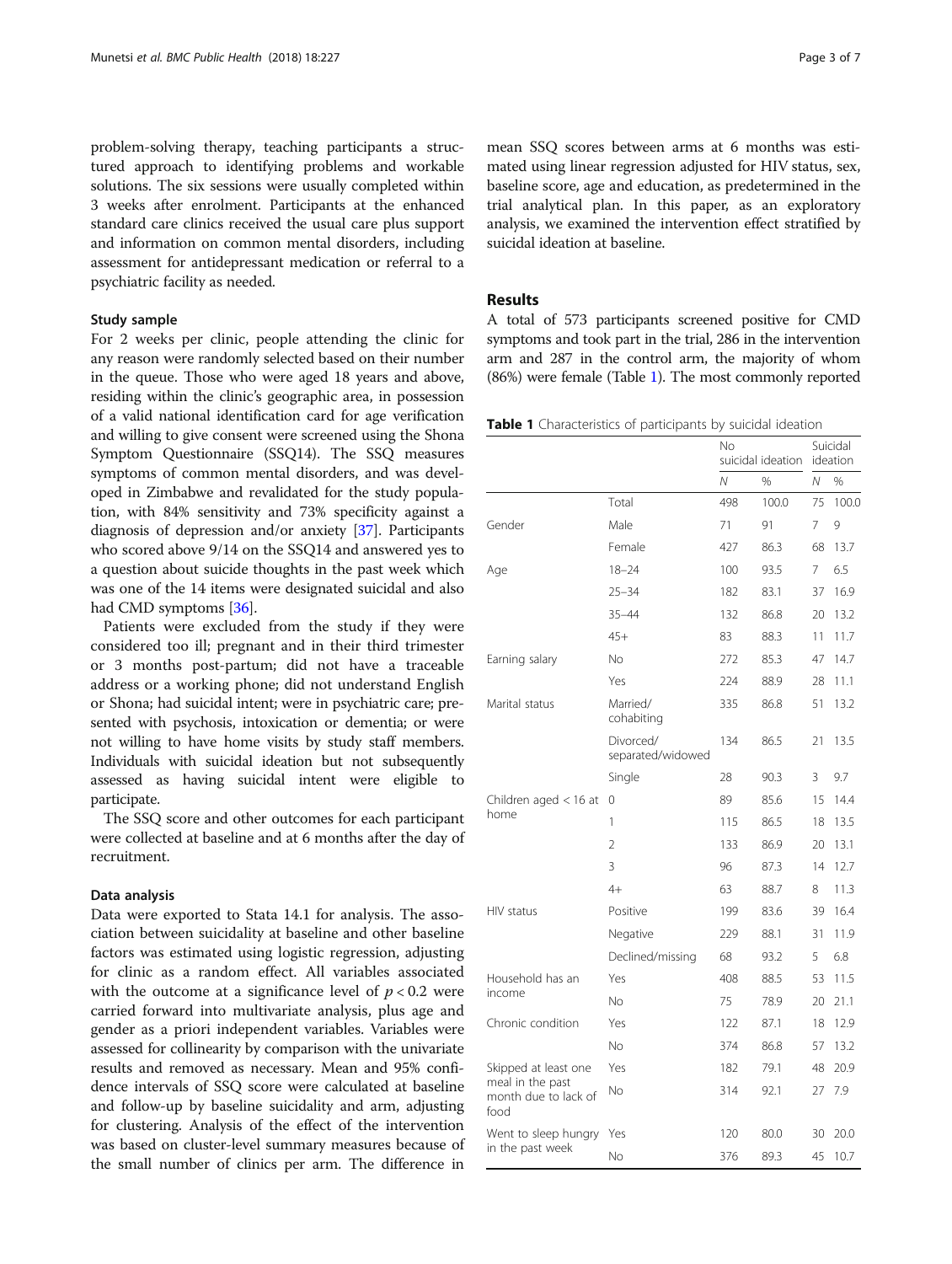reasons for attending the clinic were bringing a sick relative (40%) or HIV care (20%). Of the men in the sample, 29 (37%) earned a salary, 24 (31%) were self-employed or casually employed, and 25 (32%) were not working.

Of the 573 participants, 75 (13.1%, 95% CI 10.4–16.1) reported suicidal ideation in the past week at baseline (female  $= 68$ ; male  $= 7$ ). At baseline the age range of 25–34 year olds had the highest prevalence of suicidal thoughts (16.9%). Participants who earned a salary were less at risk of suicidal ideation (11.1%) as compared to the ones who did not (14.7%) but the difference was not statistically significant. Of the participants whose household did not have an income 21.1% had suicidal ideation as compared to 11.5% of those who had an income ( $p = 0.01$ ).

Participants who had separated with their spouses through divorce or widowing had almost the same probability of suicidal ideation with 13.5% as the ones who were married or cohabiting (13.2%). Participants living with HIV had slightly higher prevalence of suicidal ideation (16.4%) than the ones who were HIV negative (11.9%). A fifth (20.9%) of participants who had skipped at least one meal in the past month because there was not enough food reported suicidal ideation, compared to7.9% of participants without food insecurity ( $p < 0.01$ ).

| <b>Table 2</b> Factors associated with suicidal ideation at baseline |  |
|----------------------------------------------------------------------|--|
|----------------------------------------------------------------------|--|

In univariate analysis suicidal ideation at baseline was associated with age, HIV status, skipping meals due to lack of food, going to sleep hungry, and lack of household income (Table 2). In a multivariate model, risk factors for suicidal ideation were skipping meals, lack of household income and age. Hunger did not remain in the model due to collinearity with skipping meals.

At 6-months follow-up, severity of CMD symptoms were significantly less among participants who received LHW Friendship Bench care than among participants in the control arm. This difference was similar among those who had suicidal ideation at baseline, and those who did not (Table [3\)](#page-4-0). The adjusted mean difference in SSQ-14 score among participants with suicidal ideation was − 5.38 (95% CI −7.85, − 2.90; p < 0.001) and among those with common mental disorder symptoms but no suicidal ideation the adjusted mean difference was − 4.86 (95% CI −5.68, − 4.04; p < 0.001).

## Discussion

The aim of the study was to explore the prevalence of suicidal ideation among men and women with CMD symptoms attending public clinics in Harare and to determine whether the Friendship Bench LHW programme can

|                                                                                       |                              | Univariate            |               | Multivariate        |         |
|---------------------------------------------------------------------------------------|------------------------------|-----------------------|---------------|---------------------|---------|
|                                                                                       |                              | OR (95% CI)           | $\mathcal{P}$ | OR (95% CI)         | р       |
| Gender<br>(reference: male)                                                           | Female                       | 1.62 (0.71, 3.70)     | 0.25          | 1.34(0.57, 3.15)    | 0.50    |
| Age<br>(reference: 18-24)                                                             | $25 - 34$                    | 2.90 (1.25, 6.77)     | 0.09          | 3.00 (1.26, 7.16)   | 0.09    |
|                                                                                       | $35 - 44$                    | 2.15 (0.87, 5.31)     |               | 2.30 (0.91, 5.82)   |         |
|                                                                                       | $45+$                        | 1.88 (0.69, 5.10)     |               | 1.94 (0.69, 5.49)   |         |
| Earning salary<br>(reference: no)                                                     | Yes                          | 0.73(0.44, 1.20)      | 0.21          |                     |         |
| Marital status                                                                        | Divorced/ separated/ widowed | $1.02$ (0.59, 1.77)   | 0.95          |                     |         |
| (reference: married)                                                                  | Single                       | $0.70$ $(0.20, 2.39)$ | 0.57          |                     |         |
| Children aged $<$ 16 at home                                                          |                              | 0.94(0.44, 1.98)      | 0.87          |                     |         |
| (reference: 0)                                                                        | $\overline{2}$               | 0.90(0.43, 1.86)      | 0.77          |                     |         |
|                                                                                       | 3                            | 0.88 (0.40, 1.94)     | 0.75          |                     |         |
|                                                                                       | $4+$                         | 0.75(0.30, 1.89)      | 0.55          |                     |         |
| <b>HIV status</b>                                                                     | Positive                     | 1.47 (0.88, 2.47)     | 0.14          |                     |         |
| (reference: negative)                                                                 | Declined/ missing            | 0.54(0.20, 1.45)      | 0.22          |                     |         |
| Has any household income<br>(reference: no)                                           | Yes                          | 0.49(0.27, 0.87)      | 0.01          | $0.52$ (0.29, 0.95) | 0.03    |
| Chronic condition<br>(reference: no)                                                  | Yes                          | 0.97(0.55, 1.72)      | 0.92          |                     |         |
| Skipped at least one meal in the past month<br>due to lack of food<br>(reference: no) | Yes                          | 3.07 (1.85, 5.09)     | < 0.001       | 3.06 (1.81, 5.18)   | < 0.001 |
| Went to sleep hungry in the past week<br>(reference: no)                              | Yes                          | 2.09 (1.25, 3.47)     | 0.01          |                     |         |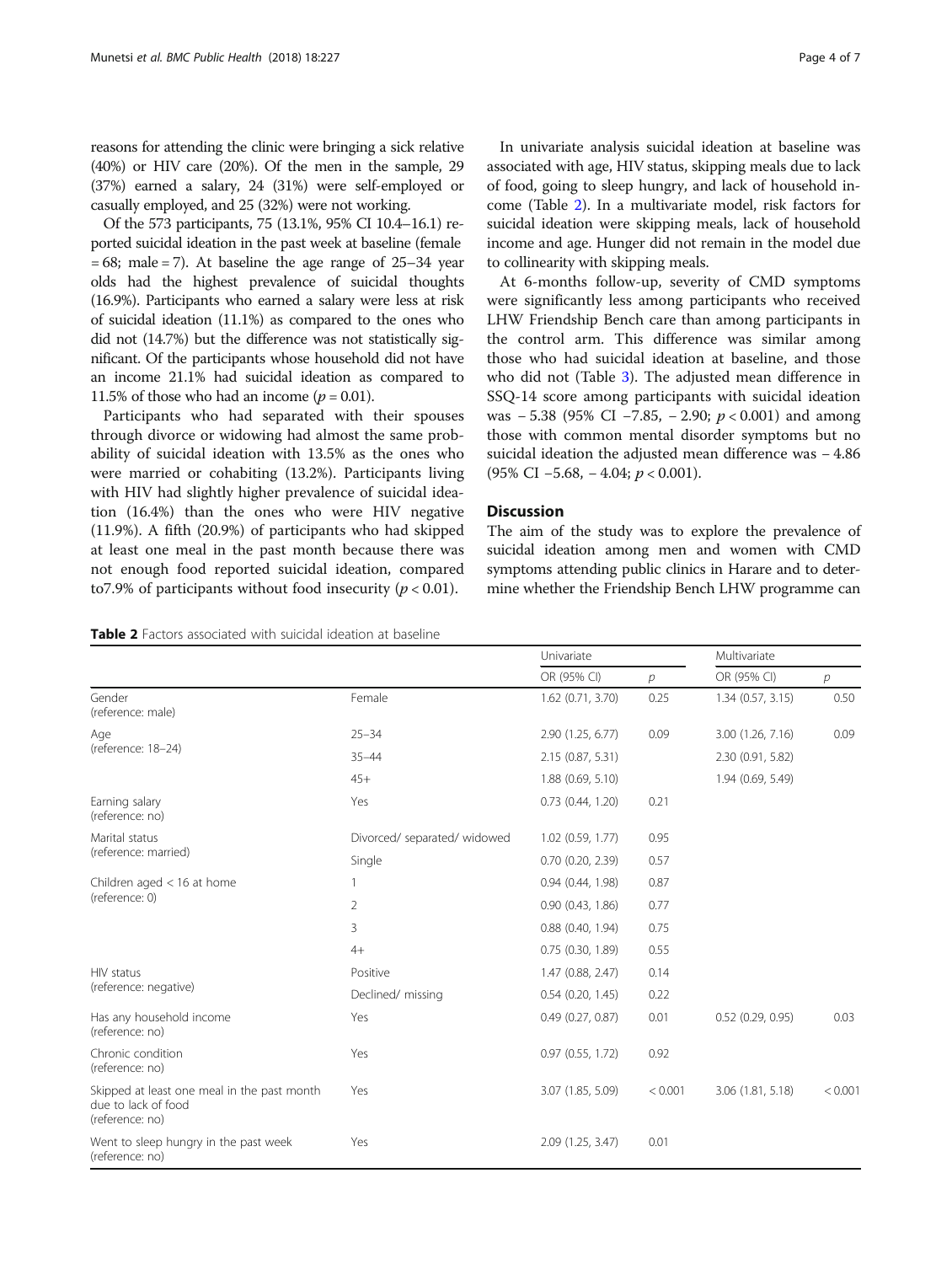<span id="page-4-0"></span>Table 3 Effect of the Friendship Bench intervention on CMD symptoms at 6 months, by suicidal ideation at baseline

|                                  | Mean SSQ-14 score (95% CI) |                    | Unadjusted mean difference                 | Adjusted <sup>a</sup> mean difference      |  |
|----------------------------------|----------------------------|--------------------|--------------------------------------------|--------------------------------------------|--|
|                                  | Intervention arm           | Control arm        | (95% CI), <i>p</i>                         | (95%CI), <i>p</i>                          |  |
| Suicidal ideation at baseline    | 3.28 (1.67, 4.89)          | 9.82 (8.02, 11.61) | $-6.54$ ( $-8.55$ , $-4.53$ ), $p < 0.001$ | $-5.38$ ( $-7.85$ , $-2.90$ ), $p < 0.001$ |  |
| No suicidal ideation at baseline | 3.74(3.11, 4.38)           | 8.76 (8.22, 9.30)  | $-5.02$ (-5.86, -4.18), $p < 0.001$        | $-4.86$ ( $-5.68$ , $-4.04$ ), $p < 0.001$ |  |

<sup>a</sup> Adjusted for age, sex, HIV status, SSQ-14 core at baseline, and education

reduce common mental disorder symptoms among people with suicidal ideation. The results show that suicidal ideation is high in this population, especially among women. This outcome supports evidence from the literature that prevalence of suicidal thoughts is highest in females [\[3](#page-5-0)]. Participants from households without an income had twice the odds of suicidal ideation compared to those from households with an income. Similarly participants with insufficient food for all meals had almost three times the odds of suicidal ideation. This study confirms existing evidence on the relationship between food insecurity and mental health [[38](#page-6-0)].

The study found that 18–24 year olds had the lowest prevalence of suicidal thoughts, contrary to a study conducted in Vietnam in the general population [\[5\]](#page-5-0), which found the highest prevalence in people aged 16 to 24. The study did not show a statistically significant association between earning a salary and suicidality. This finding does not align with a cohort study in New Zealand which showed a close relationship between unemployment and suicidality in the general population [[13](#page-5-0)], but in this context it could be because the Friendship Bench participants mainly constituted of women with young children who could probably have been depending financially on their husbands or staying at home to be with their children. Instead, lack of household income rather than lack of personal income was a risk factor for suicidal ideation. In this mainly female population, those at increased risk of suicidal thoughts appear to be women of the age most likely to be caring for young children, whose partners were out of work, and who did not have enough to eat. The unemployment rate in Zimbabwe is extremely high, as shown in this sample where 32% of men were unemployed and 31% had possibly insecure income.

Widowed, divorced or separated individuals are at increased risk of suicidal ideation  $[15]$  $[15]$ . This is contrary to this study which found that participants in this category were not at high risk of suicidal thoughts as compared to the married or cohabiting individuals and this could be attributed to financial constraints on families.

## Limitations

The study has several limitations. Men are underrepresented in this study. Only 78 men out of a total of 573 participants took part in this study. The reason why men were few could be that there is always low uptake of health programmes by men and when they report to a health institution they express the need to attend to other commitments. This aligns with a study conducted in Australia which highlighted that young men would prefer to assist themselves than seek professional aid [[39](#page-6-0)]. This could be attributed to the stigma [\[40\]](#page-6-0) associated with attending a health facility as well as the need to maintain their ego. Reaching men remains a major priority.

## Conclusion

Among clinic attenders in Harare, those aged over 25 with no household income and food insecurity are at increased risk of suicidal ideation. Trained LHWs in primary care clinics can reduce common mental disorder symptoms among people with suicidal ideation in Harare. This finding supports the effectiveness of task shifting from professional health personnel so as to meet individuals at their point of need in primary health care facilities as far as common mental disorders are concerned.

#### Abbreviations

CMDs: Common mental disorders; LHWs: Lay health workers; SSQ: Shona Symptom Questionnaire

#### Acknowledgements

The City of Harare gave assistance as they were the gatekeepers of primary health care facilities. We acknowledge the research team who conducted data collection as well as the Lay Health Workers who delivered problem solving therapy and all participants who consented to take part in the study.

#### Funding

The study was funded by Grand Challenges Canada (grant KCU-0087-042).

#### Availability of data and materials

The raw dataset and analysis files used during this study are available in the DataCompass repository curated by the London School of Hygiene & Tropical Medicine: [https://doi.org/10.17037/DATA.201.](http://dx.doi.org/10.17037/DATA.201)

#### Authors' contributions

EM and DC designed the study concept and drafted the manuscript whilst LD and EM were involved in data collection. HAW, RV, MA, RA and DC designed the Friendship Bench trial. LD, GC, NG, TG, HAW and MA were involved in reviewing and editing the paper. VS analysed the data and also assisted with the editing of the paper. All authors read the final paper and approved.

#### Ethics approval and consent to participate

Participants provided written consent before enrolment and ethics approval was provided by the Medical Research Council of Zimbabwe (MRCZ) and the London School of Hygiene & Tropical Medicine.

#### Consent for publication

Not applicable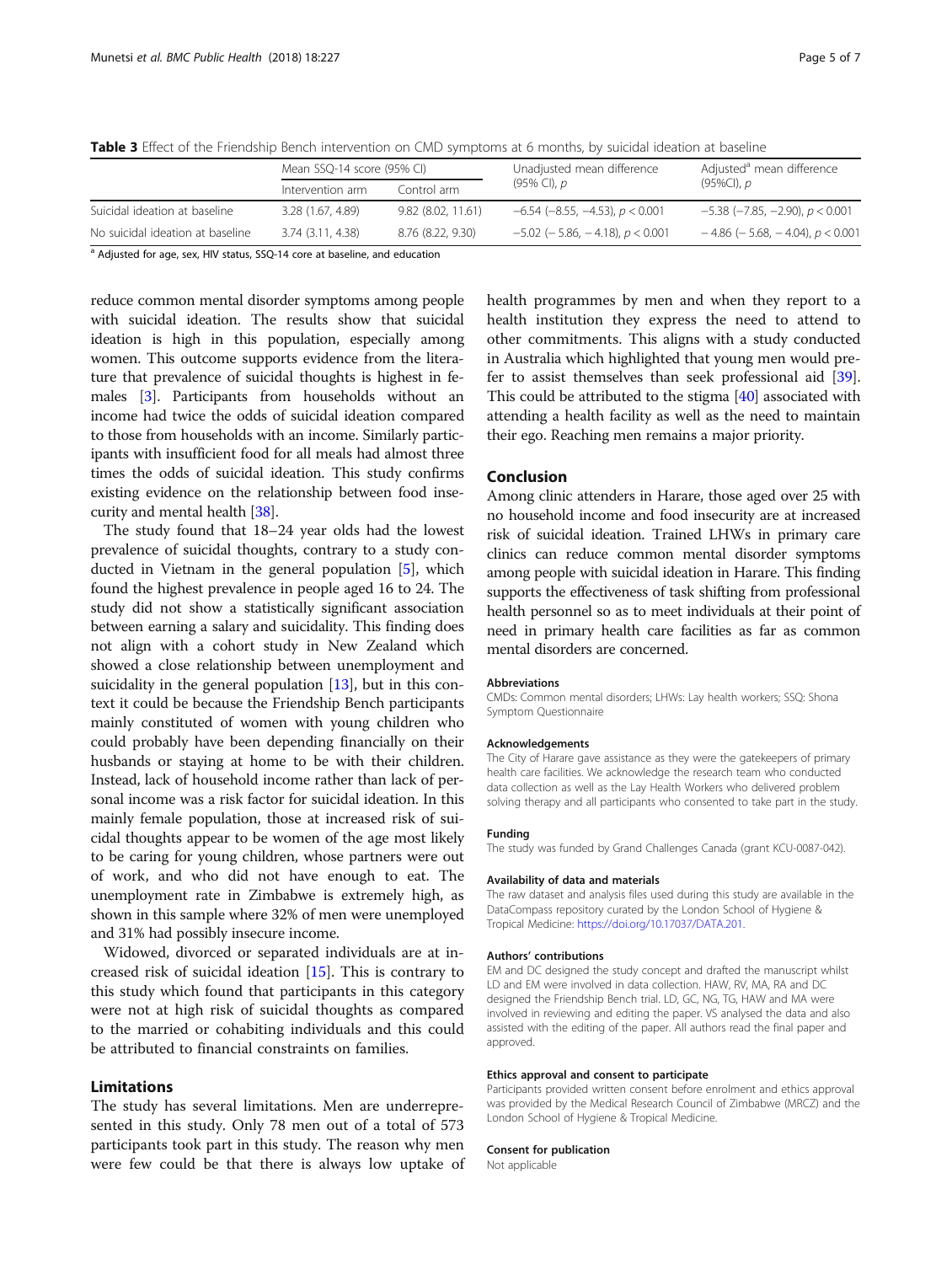#### <span id="page-5-0"></span>Competing interests

The authors declare that they do not have any competing interests.

#### Publisher's Note

Springer Nature remains neutral with regard to jurisdictional claims in published maps and institutional affiliations.

#### Author details

<sup>1</sup>Zimbabwe AIDS Prevention Project, 92 Prince Edward Road Milton Park, Harare, Zimbabwe. <sup>2</sup>MRC Tropical Epidemiology Group, London School of Hygiene and Tropical Medicine, Keppel Street, London WC1E 7HT, UK. <sup>3</sup>King's College London, Institute of Psychiatry, Psychology and Neuroscience, De Crespigny Park, London SE5 8AF, UK.

#### Received: 13 June 2017 Accepted: 24 January 2018 Published online: 08 February 2018

#### References

- 1. Choi NG, DiNitto DM, Marti CN. Mental health treatment use and perceived treatment need among suicide planners and attempters in the United States: between and within group differences. BMC Res Notes. 2015;8:305. [https://doi.org/10.1186/s13104-015-1269-7](http://dx.doi.org/10.1186/s13104-015-1269-7).
- 2. Canetto SS. Women and suicidal behavior: a cultural analysis. Am J Orthop. 2008;78:259–66. [https://doi.org/10.1037/a0013973.](http://dx.doi.org/10.1037/a0013973)
- 3. Weissman MM, Bland RC, Canino GJ, Greenwald S, Hwu HG, Joyce PR, et al. Prevalence of suicide ideation and suicide attempts in nine countries. Psychol Med. 1999;29:9–17.
- 4. Thanh HTT, Tran TN, Jiang G-X, Leenaars A, Wasserman D. Life time suicidal thoughts in an urban community in Hanoi, Vietnam. BMC Public Health. 2006;6:76. [https://doi.org/10.1186/1471-2458-6-76](http://dx.doi.org/10.1186/1471-2458-6-76).
- 5. Gunnell D, Harbord R, Singleton N, Jenkins R, Lewis G. Factors influencing the development and amelioration of suicidal thoughts in the general population. Br J Psychiatry. 2004;185:385–93. [https://doi.org/10.1192/bjp.185.](http://dx.doi.org/10.1192/bjp.185.5.385) [5.385.](http://dx.doi.org/10.1192/bjp.185.5.385)
- 6. Rüsch N, Zlati A, Black G, Thornicroft G. Does the stigma of mental illness contribute to suicidality? Br J Psychiatry. 2014;205:257–9. [https://doi.org/10.](http://dx.doi.org/10.1192/bjp.bp.114.145755) [1192/bjp.bp.114.145755.](http://dx.doi.org/10.1192/bjp.bp.114.145755)
- 7. Yu S, Yang H, Guo X, Zheng L, Sun Y. Metabolic syndrome and depressive symptoms among rural northeast general population in China. BMC Public Health. 2017;17:43. [https://doi.org/10.1186/s12889-016-3913-0.](http://dx.doi.org/10.1186/s12889-016-3913-0)
- 8. Miret M, Ayuso-Mateos JL, Sanchez-Moreno J, Vieta E. Depressive disorders and suicide: epidemiology, risk factors, and burden. Neurosci Biobehav Rev. 2013;37(Part 1):2372–4. [https://doi.org/10.1016/j.neubiorev.2013.01.008.](http://dx.doi.org/10.1016/j.neubiorev.2013.01.008)
- 9. Chesney E, Goodwin GM, Fazel S. Risks of all-cause and suicide mortality in mental disorders: a meta-review. World Psychiatry. 2014;13:153–60. [https://](http://dx.doi.org/10.1002/wps.20128) [doi.org/10.1002/wps.20128](http://dx.doi.org/10.1002/wps.20128).
- 10. Mars B, Burrows S, Hjelmeland H, Gunnell D. Suicidal behaviour across the African continent: a review of the literature. BMC Public Health. 2014;14:606. [https://doi.org/10.1186/1471-2458-14-606.](http://dx.doi.org/10.1186/1471-2458-14-606)
- 11. Shamu S, Zarowsky C, Roelens K, Temmerman M, Abrahams N. Highfrequency intimate partner violence during pregnancy, postnatal depression and suicidal tendencies in Harare, Zimbabwe. Gen Hosp Psychiatry. 2016;38: 109–14. [https://doi.org/10.1016/j.genhosppsych.2015.10.005](http://dx.doi.org/10.1016/j.genhosppsych.2015.10.005).
- 12. Masocco M, Pompili M, Vichi M, Vanacore N, Lester D, Tatarelli R. Suicide and marital status in Italy. Psychiatr Q. 2008;79:275–85. [https://doi.org/10.](http://dx.doi.org/10.1007/s11126-008-9072-4) [1007/s11126-008-9072-4](http://dx.doi.org/10.1007/s11126-008-9072-4).
- 13. Blakely TA. Unemployment and suicide. Evidence for causal association? J Epidemiol Community Health. 2003;57:594–600. [http://jech.bmj.com/](http://jech.bmj.com/content/57/8/594) [content/57/8/594](http://jech.bmj.com/content/57/8/594)
- 14. Catalan J, Harding R, Sibley E, Clucas C, Croome N, Sherr L. HIV infection and mental health: suicidal behaviour – systematic review. Psychol Health Med. 2011;16:588–611. [https://doi.org/10.1080/13548506.2011.582125](http://dx.doi.org/10.1080/13548506.2011.582125).
- 15. Capron DW, Gonzalez A, Parent J, Zvolensky MJ, Schmidt NB. Suicidality and anxiety sensitivity in adults with HIV. AIDS Patient Care STDs. 2012;26:298– 303. [https://doi.org/10.1089/apc.2011.0429](http://dx.doi.org/10.1089/apc.2011.0429).
- 16. Keiser O, Spoerri A, Brinkhof MWG, Hasse B, Gayet-Ageron A, Tissot F, et al. Suicide in HIV-infected individuals and the general population in Switzerland, 1988–2008. Am J Psychiatr. 2010;167:143–50. [https://doi.org/10.](http://dx.doi.org/10.1176/appi.ajp.2009.09050651) [1176/appi.ajp.2009.09050651](http://dx.doi.org/10.1176/appi.ajp.2009.09050651).
- 17. Whiteford HA, Ferrari AJ, Degenhardt L, Feigin V, Vos T. The global burden of mental, neurological and substance use disorders: an analysis from the global burden of disease study 2010. PLoS One. 2015;10(2):e0116820.
- 18. Patel V, Thornicroft G. Packages of Care for Mental, neurological, and substance use disorders in low- and middle-income countries: PLoS Medicine series. PLoS Med. 2009;6(10):e1000160. [https://doi.org/10.1371/](http://dx.doi.org/10.1371/journal.pmed.1000160) [journal.pmed.1000160](http://dx.doi.org/10.1371/journal.pmed.1000160).
- 19. Betancourt TS, Chambers DA. Optimizing an era of global mental health implementation science. JAMA Psychiatry. 2016;73(2):99–100. [https://doi.](http://dx.doi.org/10.1001/jamapsychiatry.2015.2705) [org/10.1001/jamapsychiatry.2015.2705.](http://dx.doi.org/10.1001/jamapsychiatry.2015.2705)
- 20. Bruckner TA, Scheffler RM, Shen G, Yoon J, Chisholm D, Morris J, et al. The mental health workforce gap in low- and middle-income countries: a needs-based approach. Bull World Health Organ. 2011;89(3):184–94. [https://](http://dx.doi.org/10.2471/BLT.10.082784) [doi.org/10.2471/BLT.10.082784.](http://dx.doi.org/10.2471/BLT.10.082784)
- 21. McBain R, Salhi C, Morris JE, Salomon JA, Betancourt TS. Disease burden and mental health system capacity: WHO Atlas study of 117 low- and middleincome countries. Br J Psychiatry. 2012;201(6):444–50. [https://doi.org/10.](http://dx.doi.org/10.1192/bjp.bp.112.112318) [1192/bjp.bp.112.112318.](http://dx.doi.org/10.1192/bjp.bp.112.112318)
- 22. Chisholm D, Saxena S. Cost effectiveness of strategies to combat neuropsychiatric conditions in sub-Saharan Africa and South East Asia: mathematical modelling study. BMJ. 2012;344:e609. [https://doi.org/10.1136/](http://dx.doi.org/10.1136/bmj.e609) [bmj.e609.](http://dx.doi.org/10.1136/bmj.e609)
- 23. Patel V, Goel DS, Desai R. Scaling up services for mental and neurological disorders in low-resource settings. Int Health. 2009;1(1):37–44. [https://doi.](http://dx.doi.org/10.1016/j.inhe.2009.02.002) [org/10.1016/j.inhe.2009.02.002](http://dx.doi.org/10.1016/j.inhe.2009.02.002).
- 24. Zachariah R, Ford N, Philips M, Lynch S, Massaquoi M, Janssens V, Harries AD. Task shifting in HIV/AIDS: opportunities, challenges and proposed actions for sub-Saharan Africa. Trans R Soc Trop Med Hyg. 2009;103(6):549– 58. [https://doi.org/10.1016/j.trstmh.2008.09.019.](http://dx.doi.org/10.1016/j.trstmh.2008.09.019)
- 25. Nkonki L, Cliff J, Sanders D. Lay health worker attrition: important but often ignored. Bull World Health Organ. 2011;89:919–23. [https://doi.org/10.1590/](http://dx.doi.org/10.1590/S0042-96862011001200016) [S0042-96862011001200016.](http://dx.doi.org/10.1590/S0042-96862011001200016)
- 26. Small N, Blickem C, Blakeman T, Panagioti M, Chew-Graham CA, Bower P. Telephone based self-management support by 'lay health workers' and 'peer support workers' to prevent and manage vascular diseases: a systematic review and meta-analysis. BMC Health Serv Res. 2013;13:533. [https://doi.org/10.1186/1472-6963-13-533.](http://dx.doi.org/10.1186/1472-6963-13-533)
- 27. Rosenthal EL, Brownstein JN, Rush CH, Hirsch GR, Willaert AM, Scott JR, et al. Community health workers: part of the solution. Health Aff. 2010;29:1338– 42. [https://doi.org/10.1377/hlthaff.2010.0081.](http://dx.doi.org/10.1377/hlthaff.2010.0081)
- 28. Mwai GW, Mburu G, Torpey K, Frost P, Ford N, Seeley J. Role and outcomes of community health workers in HIV care in sub-Saharan Africa: a systematic review. J Int AIDS Soc. 2013;16:18586. [https://doi.org/10.7448/ias.16.1.18586.](http://dx.doi.org/10.7448/ias.16.1.18586)
- 29. Sweetland AC, Belkin GS, Verdeli H. Measuring depression and anxiety in Sub-Saharan Africa. Depress Anx. 2014;31:223–32. [https://doi.org/10.1002/da.](http://dx.doi.org/10.1002/da.22142) [22142.](http://dx.doi.org/10.1002/da.22142)
- 30. Callaghan M, Schneider H, Ford N. A systematic review of task-shifting for HIV treatment and care in Africa. Hum Resour Health. 2010;8:8.
- 31. Mutamba BB, van Ginneken N, Paintain LS, Wandiembe S, Schellenberg D. Roles and effectiveness of lay community health workers in the prevention of mental, neurological and substance use disorders in low and middle income countries: a systematic review. BMC Health Serv Res. 2013;13:412. [https://doi.org/10.1186/1472-6963-13-412.](http://dx.doi.org/10.1186/1472-6963-13-412)
- 32. Kakuma R, Minas H, van Ginneken N, Dal Poz MR, Desiraju K, Morris JE, et al. Human resources for mental health care: current situation and strategies for action. Lancet. 2011;378:1654–63. [https://doi.org/10.1016/S0140-](http://dx.doi.org/10.1016/S0140-6736(11)61093-3) [6736\(11\)61093-3](http://dx.doi.org/10.1016/S0140-6736(11)61093-3).
- 33. van Ginneken N, Tharyan P, Lewin S, Rao GN, Meera S, Pian J, et al. Nonspecialist health worker interventions for the care of mental, neurological and substance-abuse disorders in low- and middle-income countries. Cochrane Database Syst Rev. 2013;11:CD009149. [http://onlinelibrary.wiley.](http://onlinelibrary.wiley.com/doi/10.1002/14651858.CD009149.pub2/abstract) [com/doi/10.1002/14651858.CD009149.pub2/abstract](http://onlinelibrary.wiley.com/doi/10.1002/14651858.CD009149.pub2/abstract)
- 34. Patel V, Weiss HA, Chowdhary N, Naik S, Pednekar S, Chatterjee S, et al. Lay health worker led intervention for depressive and anxiety disorders in India: impact on clinical and disability outcomes over 12 months. Br J Psychiatry. 2011;199:459–66. [https://doi.org/10.1192/bjp.bp.111.092155](http://dx.doi.org/10.1192/bjp.bp.111.092155).
- 35. Chibanda D, Mesu P, Kajawu L, Cowan F, Araya R, Abas MA. Problem-solving therapy for depression and common mental disorders in Zimbabwe: piloting a task-shifting primary mental health care intervention in a population with a high prevalence of people living with HIV. BMC Public Health. 2011;11:828. [https://doi.org/10.1186/1471-2458-11-828.](http://dx.doi.org/10.1186/1471-2458-11-828)